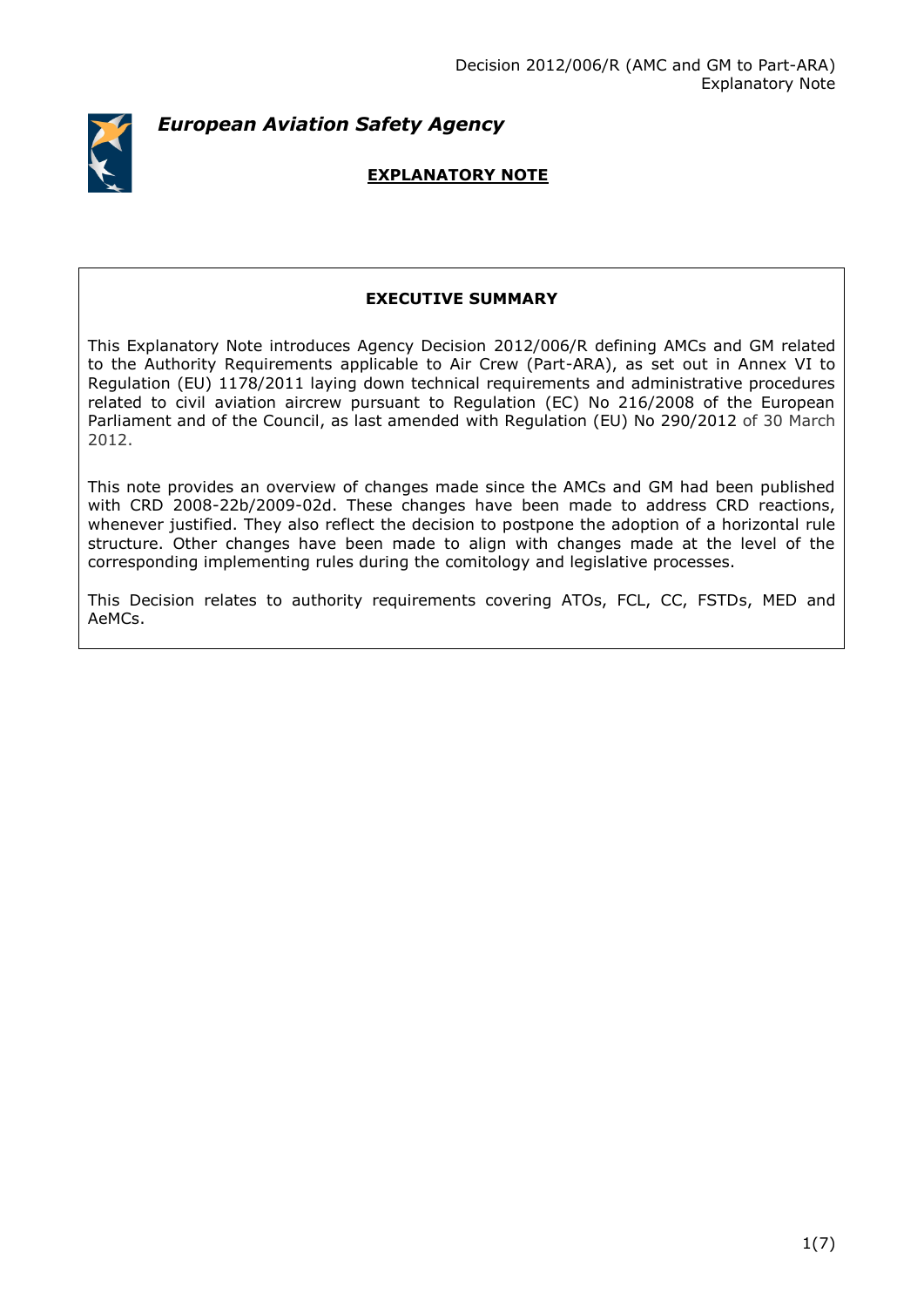# **Acceptable Means of Compliance and Guidance Material to Part-ARA**

# **1. General**

# **Background**

On 8 April 2008 Regulation (EC) No 216/2008 of 20 February 2008<sup>1</sup> (the 'Basic Regulation') entered into force. In addition, the Commission has adopted the necessary rules ('Commission Regulations') for the implementation of the Basic Regulation for the technical requirements and administrative procedures related to civil aviation aircrew<sup>2</sup>. Annex VI to this Regulation, Part-ARA contains the authority requirements for aircrew.

Pursuant to Article 18 of the Basic Regulation the European Aviation Safety Agency (the 'Agency') shall, where appropriate, issue Acceptable Means of Compliance (AMC) as well as Guidance Material (GM) for the application of the Basic Regulation and its Implementing Rules.

#### **Agency measures**

AMC illustrate a means, but not the only means, by which a requirement of an Implementing Rule can be met. Satisfactory demonstration of compliance using published AMC shall provide for presumption of compliance with the related requirement; it is a way to facilitate certification tasks for the applicant and the competent authority.

GM is issued by the Agency to assist in the understanding of the Basic Regulation, its Implementing Rules and Certification Specifications (CSs).

# **General structure and format**

This document is related to Annex VI to the Regulation on civil aviation aircrew 'Part-ARA', which contains seven Subparts: GEN, FCL, CC, ATO, FSTD, AeMC and MED<sup>3</sup>.

#### **Publication**

The full text of these AMC as well as GM is available on the Agency's [website.](http://www.easa.europa.eu/agency-measures/acceptable-means-of-compliance-and-guidance-material.php)

For more information, contact the Agency at: [RPS@easa.europa.eu.](mailto:RPS@easa.europa.eu)

#### **2. Consultation on draft proposals**

The AMC and GM to Part-ARA are developed by the Agency, following a structured process as required by Article 52(1) of the Basic Regulation. Such a process has been adopted by the Agency's Management Board and is referred to as 'The Rulemaking Procedure<sup>4</sup>'.

The Executive Director Decision 2012/006/R adopts the initial issue of AMC and GM to Part-ARA: as an output of the following Agency rulemaking tasks:

 $\overline{1}$ <sup>1</sup> Regulation (EC) No 216/2008 of the European Parliament and of the Council of 20 February 2008 on common rules in the field of civil aviation and establishing a European Aviation Safety Agency, and repealing Council Directive 91/670/EEC, Regulation (EC) No 1592/2002 and Directive 2004/36/EC. (OJ L 79, 19.03.2008, p. 1). Regulation as last amended by Regulation (EC) No 1108/2009 of the European Parliament and of the Council of 21 October 2009 (OJ L 309, 24.11.2009, p. 51).

<sup>&</sup>lt;sup>2</sup> Commission Regulation (EU)  $1178/2011$  of 3 November 2011 laying down technical requirements and administrative procedures related to civil aviation aircrew pursuant to Regulation (EC) No 216/2008 (OJ L 311, 25.11.2011).

 $3$  GEN: general; FCL: flight crew licensing; CC: cabin crew; ATO: approved training organisation; FSTD: flight simulation training device; AeMC: aero-medical centre; MED: medical.

 $4$  Management Board decision concerning the procedure to be applied by the Agency for the issuing of opinions, certification specifications and guidance material ('Rulemaking Procedure'), EASA MB 08-2007, 13.6.2007.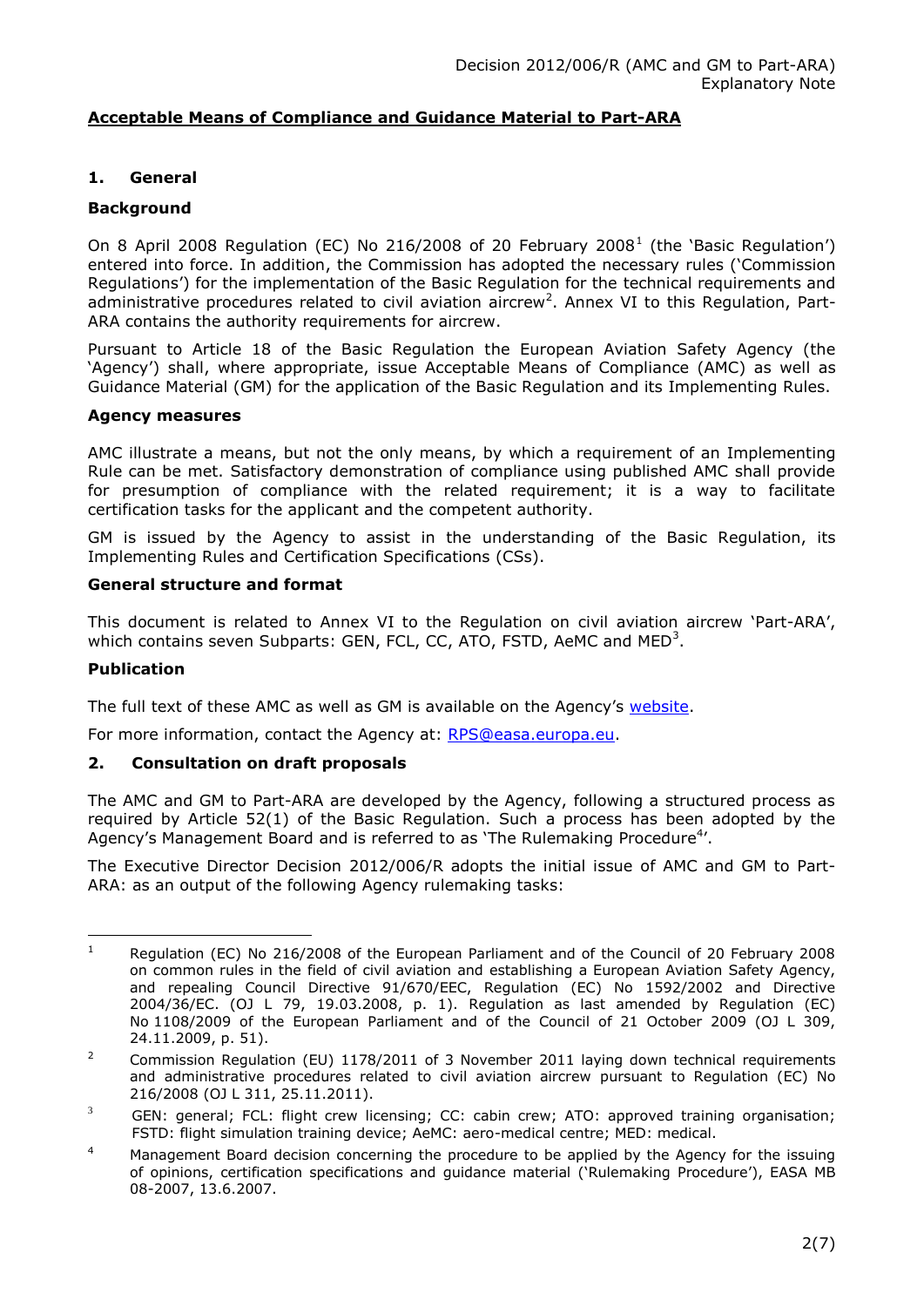| <b>Rulemaking</b><br><b>Task No</b> | <b>TITLE</b>                                       | <b>NPA/CRD No</b> |
|-------------------------------------|----------------------------------------------------|-------------------|
| <b>FCL.001</b>                      | <b>Acceptable Means of Compliance and Guidance</b> | 2008-22b          |
| <b>OPS.001</b>                      | <b>Material on authority requirements</b>          | 2009-02d          |

The Notice of Proposed Amendment (NPA) and subsequent Comment Response Document (CRD) have been subject to consultation in accordance with Article 52 of the Basic Regulation and Article 15 of the Rulemaking Procedure established by the Management Board. For detailed information on the proposed changes and their justification, consult NPAs 2008-22b and 2009-02d<sup>5</sup>, which are available on the Agency's website.

The Agency has addressed and responded to the comments received on the NPA. The responses are contained in a Comment Response Document (CRD) that has been produced for NPAs 2008-22b and 2009-02d (cf. CRD to NPA 2008-22b and 2009-02d 'Authority Requirements<sup>,6</sup>) and that is also available on the Agency's website.

CRD to NPA 2008-22b and 2009-02d covered the authority requirements applicable to the areas of aircrew and air operations. In accordance with the rule structure adopted for the regulations on civil aviation aircrew and on air operations, this Decision only covers AMCs and GM for civil aviation aircrew.

In response to the CRD to NPA 2008-22b and 2009-02d, the Agency received a total number of 1 020 reactions from over 70 commentators, including aviation authorities from Austria, Belgium, Germany, France, Finland, Italy, Ireland, The Netherlands, Norway, Spain, Sweden, Switzerland, United Kingdom, as well as professional organisations, non-profit organisations, private companies and a few individuals. The US Federal Aviation Administration (FAA) also reviewed the CRDs and had no comments. Of all reactions received, 530 related to Part-AR and 490 to Part-OR, all of them covering aircrew and air operations. The majority of reactions were made to Subpart GEN. Around 20% of the 1 020 reactions were made on the AMCs and GM to Part-AR and Part-OR.

The total number of reactions received for the AMCs and GM relevant to Part-ARA, i.e. limited to civil aviation aircrew, amounts to **40**. The table below indicates the distribution of these reactions for the different Subparts of Part-ARA.

| Part.Subpart    | <b>No. of reactions</b> |
|-----------------|-------------------------|
| ARA.GEN         | 18                      |
| ARA.FCL         | 2                       |
| ARA.CC          |                         |
| ARA.ATO / .FSTD | 6                       |
| ARA.AeMC / .MED | 14                      |

All reactions received after the publication of the CRDs were taken into consideration for the drafting of the present AMC and GM to Part-ARA. Considering the relatively low number of reactions to the AMCs and GM it is important to note that a series of changes have been made to the AMCs and GM in response to CRD reactions on the corresponding Implementing Rules.

<u>.</u>

<sup>&</sup>lt;sup>5</sup> See Rulemaking Archive page: [http://www.easa.europa.eu/rulemaking/r-archives.php.](http://www.easa.europa.eu/rulemaking/r-archives.php)

<sup>6</sup> See Rulemaking Archive page: [http://www.easa.europa.eu/rulemaking/r-archives.php.](http://www.easa.europa.eu/rulemaking/r-archives.php)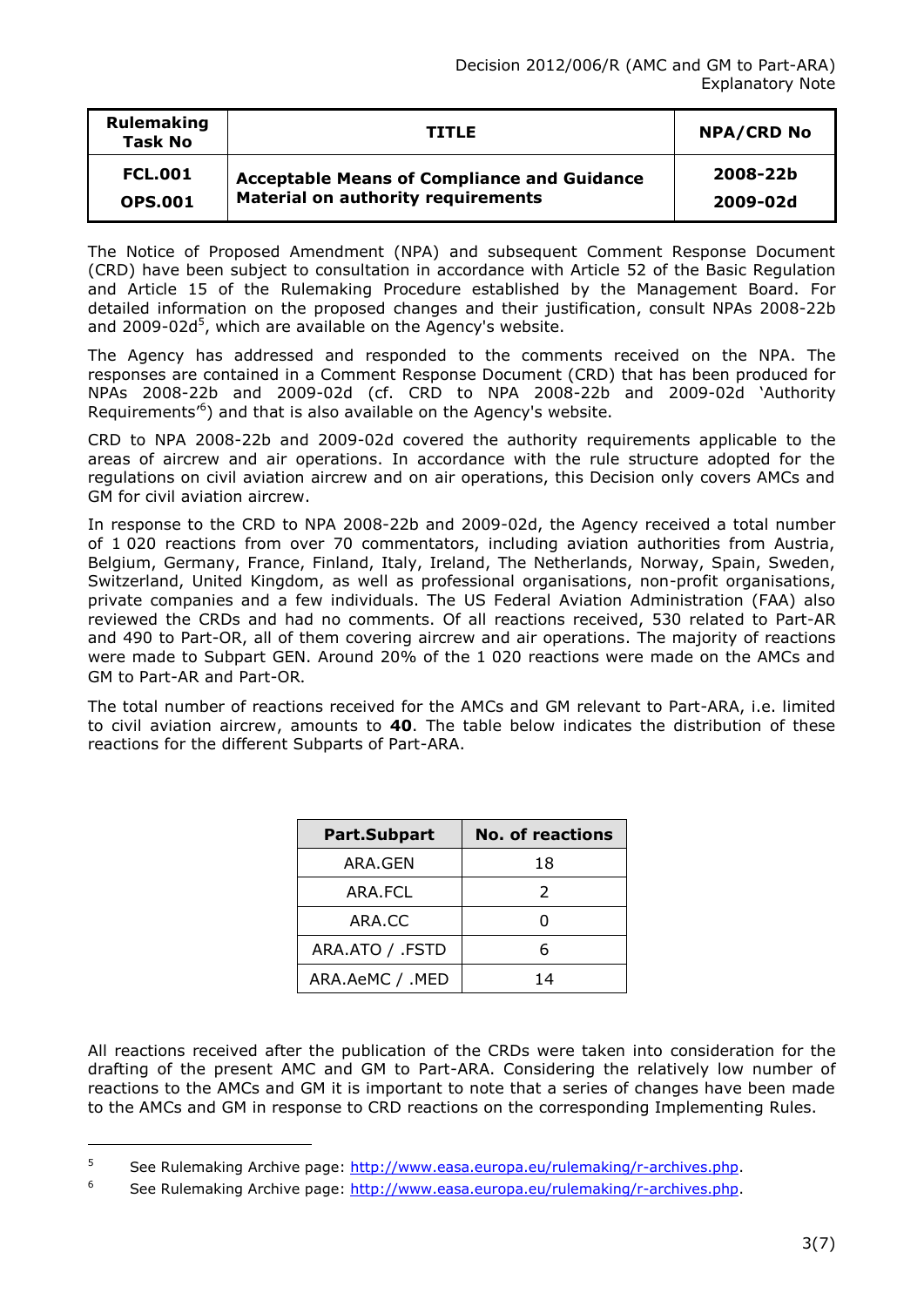# **3. Summary of changes**

# **a) General changes**

- i) Changes have been made to specific AMCs and GM to align with any changes at the level of the corresponding Implementing Rules following the adoption process. This includes changes requested during the comitology process and additional changes resulting from the legislative process.
- ii) AMCs and GM that were published with the CRDs but that are only applicable to air operations have been deleted. These will be included with the Decision on Part-ARO 'Authority Requirements for Air Operations', to be published at a later stage.
- iii) AMCs and GM referring to 'declared organisations' (non-commercial operators of complex motor-powered aircraft) have been amended by removing these references, as the applicability of this Decision is limited to aircrew.
- iv) The references of all AMCs and GM have been aligned with the Agency's latest rule numbering convention, by adding the letter 'A' for aircrew after the Part identifier ('AR' replaced by 'ARA' in all references). As part of this alignment, any suffixes indicating the applicability, such as 'complex', 'non-complex', 'ATO' have been moved from the AMC reference to the subheading of the relevant AMC or GM.
- v) The numbering of paragraphs and subparagraphs has been aligned with that used for the Implementing Rules.

# **b) Specific changes Subpart ARA.GEN 'General Requirements'**

- i) A new **GM1 ARA.GEN.105** has been added to list all acronyms used throughout the Decision.
- ii) In line with changes made to **ARA.GEN.120** 'Means of compliance' during the comitology process, GM1 AR.GEN.120, now included as **AMC1 ARA.GEN.120,** has been amended to specify the information to be provided by a competent authority to the other Member States following approval of alternative means of compliance. A new **GM1 ARA.GEN.120** has been added to clarify that alternative means of compliance that have been approved by the competent authority do not have general applicability.
- iii) GM2 ARA.GEN.200(a)(2) 'Management system', now as **GM1 ARA.GEN.200(a)(2),** has been amended to align with changes made to ARA.GEN.300 following the dedicated AGNA meeting on cooperative oversight (February 2011) and to ARA.GEN.305 as a result of comitology.
- iv) In response to reactions expressing the need for more focus on qualification, the former GM1 ARA.GEN.200(a)(2) has been changed to AMC and has now been included as **AMC1 ARA.GEN.200(a)(2).** Due to this change the order and numbering of AMCs and GM has been reviewed:
	- (1) former AMC1 has now been included as **AMC2 ARA.GEN.200(a)(2)**; and
	- (2) former GM2 has now been included as **GM1 ARA.GEN.200(a)(2).**
- v) **AMC1 ARA.GEN.200(d)** has been amended in response to CRD reactions, for consistency with ARA.GEN.210(c).
- vi) The title of **GM1-ARA.GEN.205** has been amended to read 'Allocation of tasks to qualified entities' as requested during comitology.
- vii) A few editorial changes have been made to **AMC1 ARA.GEN.210(c)** in response to reactions. The former subparagraph (2) 'requirements of particular domains' has been deleted.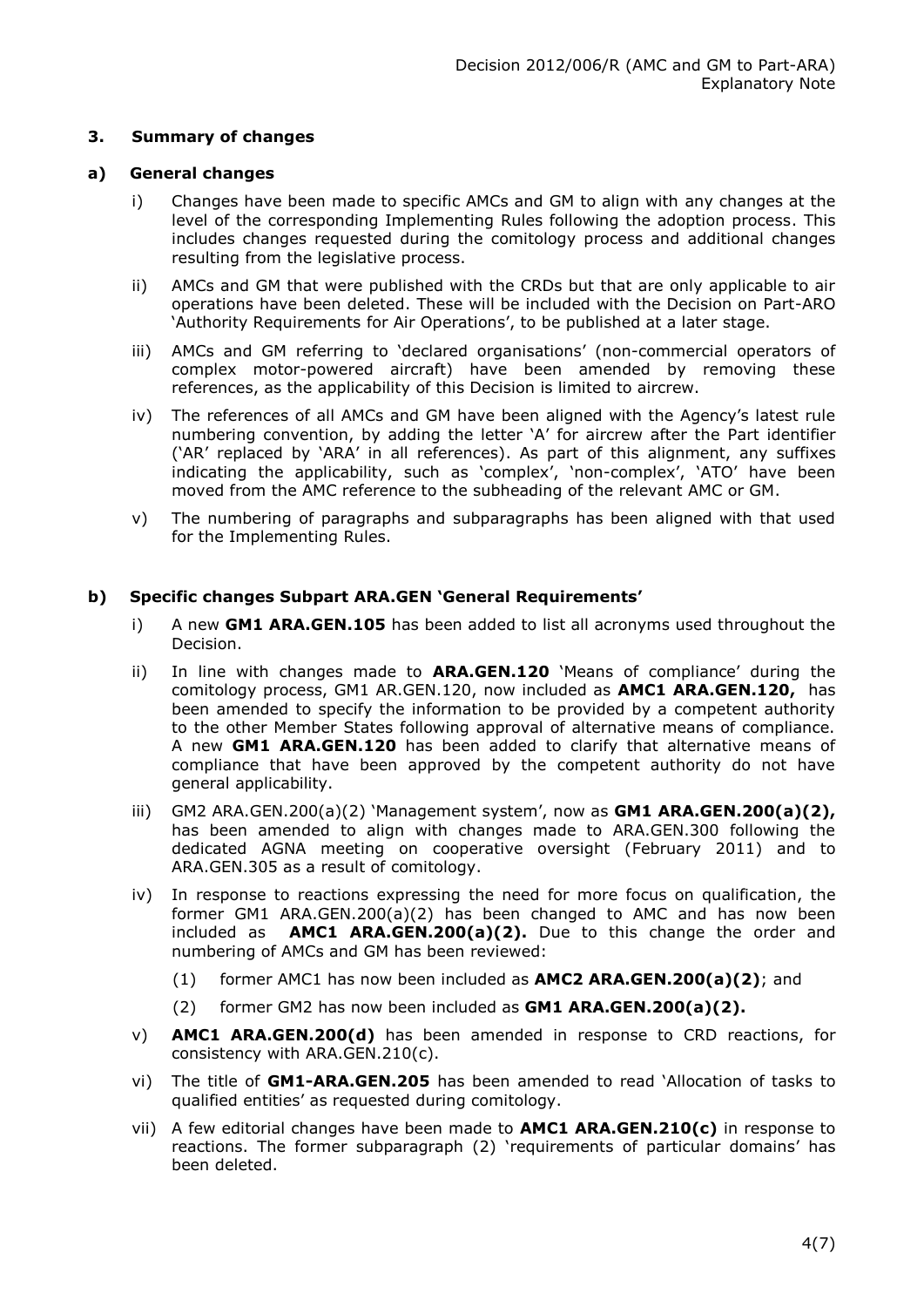- viii) Paragraphs (a) and (c) of **AMC1 ARA.GEN.220(a)** have been amended in response to CRD reactions.
- ix) One reaction to **AMC1 ARA.GEN.220(a)(5)** on record-keeping for persons has been rejected, it requested the inclusion under point (b) of records of aero-medical examinations and assessments. This would have created an inconsistency with changes made to ARA.MED during the comitology process, as Member States opposed the provision for aero-medical records to be sent to the competent authority by AMEs or AeMCs.
- x) **AMC1 ARA.GEN.220(a)(7**) on record-keeping related to activities performed in the territory of a Member State by persons or organisations established or residing in another Member State has been amended to align with changes made to ARA.GEN.300 (d) and (e) following the dedicated AGNA meeting on cooperative oversight. Subsequently the AMC sub-title has been amended.
- xi) A new **GM1 ARA.GEN.300(d)** 'Oversight' has been added to clarify the meaning of 'activities within the territory of the Member State'.
- xii) Several changes have been made to the AMCs and GM to **ARA.GEN.305 'Oversight Programme'** in response to CRD reactions and to align with changes made at the level of the Implementing Rule. The order and numbering of AMCs and GM has been changed accordingly, they are now included as follows:
	- AMC1 ARA.GEN.305(b) 'SPECIFIC NATURE AND COMPLEXITY OF THE ORGANISATION, RESULTS OF PAST OVERSIGHT'
	- $\bullet$  AMC1 ARA.GEN.305(b)(1) 'AUDIT'
	- AMC2 ARA.GEN.305(b)(1) 'RAMP INSPECTIONS'
	- AMC1 ARA.GEN.305(b);(c) 'INDUSTRY STANDARDS'  $\bullet$
	- AMC1 ARA.GEN.305(c) 'OVERSIGHT PLANNING CYCLE'
	- AMC2 ARA.GEN.305(c) 'OVERSIGHT PLANNING CYCLE'  $\bullet$
	- AMC1 ARA.GEN.305(d) 'PERSONS HOLDING A LICENCE, CERTIFICATE, RATING OR ATTESTATION'
- xiii) A new **AMC1 ARA.GEN.305(b)** has been added to clarify 'specific nature and complexity of the organisation' for the determination of the oversight programme.
- xiv) In **AMC2 ARA.GEN.305(b)(1)** 'Ramp Inspections' subparagraphs (b) and (c) have been deleted, as these issues will be addressed through Subpart "RAMP" of Part-ARO (Authority requirements Air Operations), which refers to aircraft and not to air operators.
- xv) **AMC2 ARA.GEN.305(c)** 'Oversight programme Oversight planning cycle':
	- holders of an FSTD qualification certificate have been included;  $\bullet$
	- 'alignment of oversight planning cycle with calendar' year has been clarified;  $\bullet$
	- the term 'key risk elements' has been replaced by 'main risk areas identified'  $\bullet$ in response to a CRD reaction (the term 'key risk elements' is already used in Part-M - Annex I to Regulation (EC) 2042/2003<sup>7</sup>);
	- a reference to 'integrated oversight schedule' has been added in response to a CRD reaction (organisations holding more than one certificate);
	- references to '24-month oversight planning cycle' have been amended to reflect changes made at Implementing Rule level (with the possibility to extend the cycle to 36/48 months); and

 $\overline{7}$ <sup>7</sup> Commission Regulation (EC) 2042/2003 of 20 November 2003 on the continuing airworthiness of aircraft and aeronautical products, parts and appliances, and on the approval of organisations and personnel involved in these tasks. (OJ L 315, 28.11.2003, p. 1).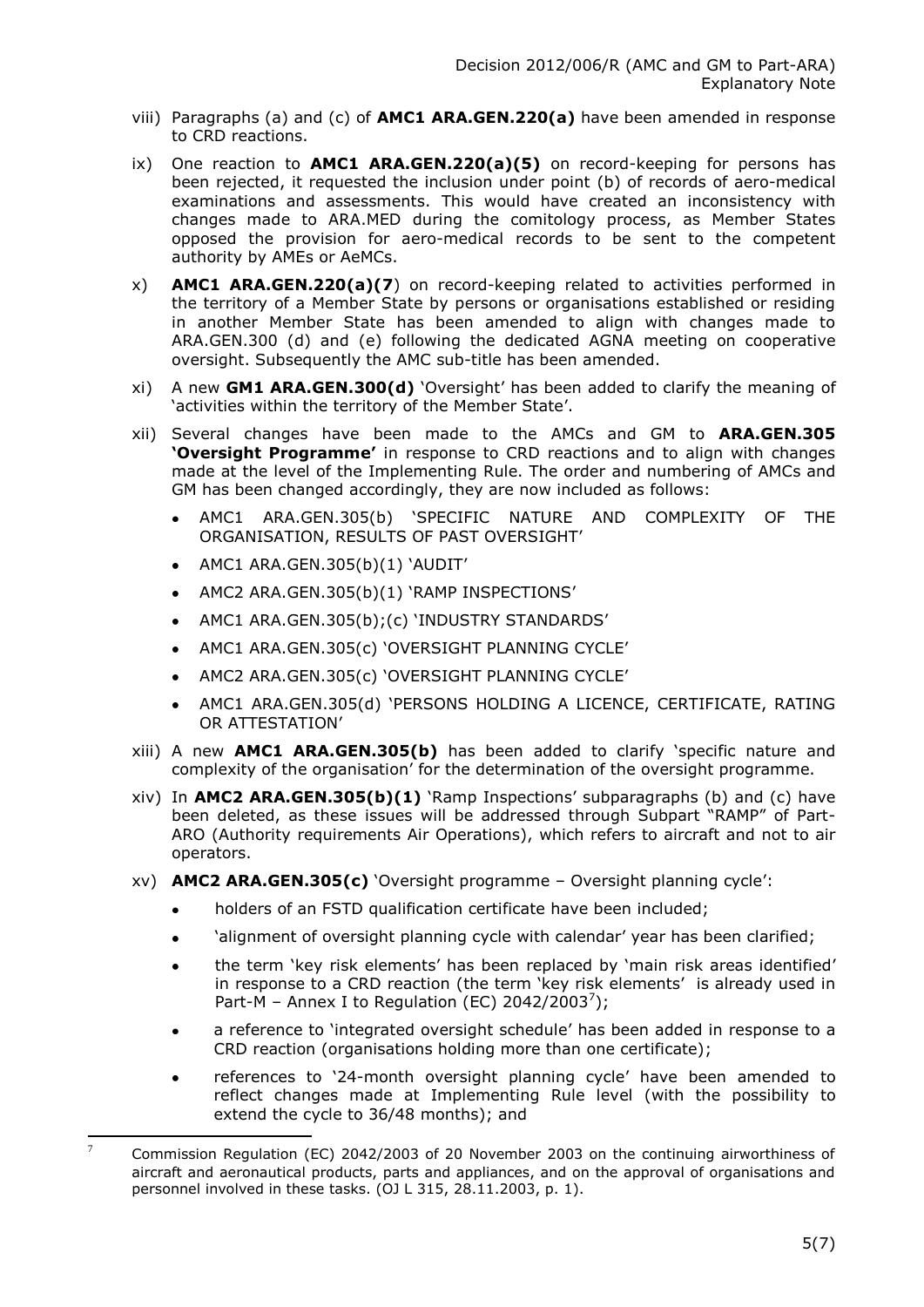- several editorial changes have been made to improve consistency and clarity.
- xvi) As requested in CRD reactions, GM1 ARA.GEN.305 related to industry standards has been included as **AMC1 ARA.GEN.305(b);(c)**.
- xvii) In response to a CRD reaction, **AMC1 ARA.GEN.305(c)** has been reviewed to make it applicable both to aircrew and to air operations. The first subparagraph has been added to reflect changes made at the level of the Implementing Rule (in particular as regards ARA.GEN.305 (c)(1) related to the organisation's ability to effectively manage risks).
- xviii)A new **AMC1 ARA.GEN.305(d)** has been added in response to CRD reactions on the related Implementing Rule for the oversight of persons holding a licence, certificate, rating or attestation.
- xix) **AMC1 ARA.GEN.310(a)** has been amended in response to CRD reactions, to include specific compliance verification items in terms of validity of licences, ratings, certificates or attestations. **AMC2 ARA.GEN.330**, previously included as an air operations-specific AMC, has been reviewed and incorporated into AMC1. The reference to nominated persons has been clarified.
- xx) **GM1-AR.GEN.350** 'Findings and corrective actions organisations' has been deleted as a result of changes made to ARA.GEN.350 following the dedicated AGNA meeting on cooperative oversight.
- xxi) A new **GM1 AMC1 ARA.GEN.355(e)** 'Findings and enforcement measures persons' has been added as requested by Member States during comitology, to clarify the meaning of ARA.GEN.355 (e) related to findings for persons not holding a licence.

#### **c) Specific changes Subpart ARA.FCL 'Specific Requirements relating to Flight Crew Licensing'**

i) **AMC1 ARA.FCL.300(b)** 'Examination procedures' has been amended slightly and reformatted. The revised tables for distribution of examination questions now reflect the latest updates agreed for the examination procedure tables.

#### **d) Specific changes Subpart ARA.CC 'Specific Requirements relating to Cabin Crew'**

i) **AMC1 ARA.CC.200(b)(2)** 'Approval of organisations to provide cabin crew training or to issue cabin crew attestations - PERSONNEL CONDUCTING EXAMINATIONS': This AMC has been renumbered and the text clarified to better reflect the Implementing Rule as requested by reactions to the CRD.

# **e) Specific changes Subpart ARA.ATO 'Specific Requirements related to Approved Training Organisations (ATOs)'**

i) Only editorial changes have been made to the AMCs and GM for ARA.ATO.

#### **f) Specific changes Subpart ARA.FSTD 'Specific Requirements related to the Qualification of Flight Simulation Training devices (FSTDs)'**

- i) **AMC5 ARA.FSTD.100(a)(1)** 'Initial evaluation procedure FSTD evaluation report for initial and recurrent evaluation': it is no longer stated that the qualification certificate will finalise the evaluation report since the qualification certificate has an unlimited duration (unless it will be limited, suspended or revoked).
- ii) **AMC1 ARA.FSTD.115** and **GM1 ARA.FSTD.115** 'Interim FSTD qualification New aircraft FFS/FTD qualification - additional information': these AMCs and GM have